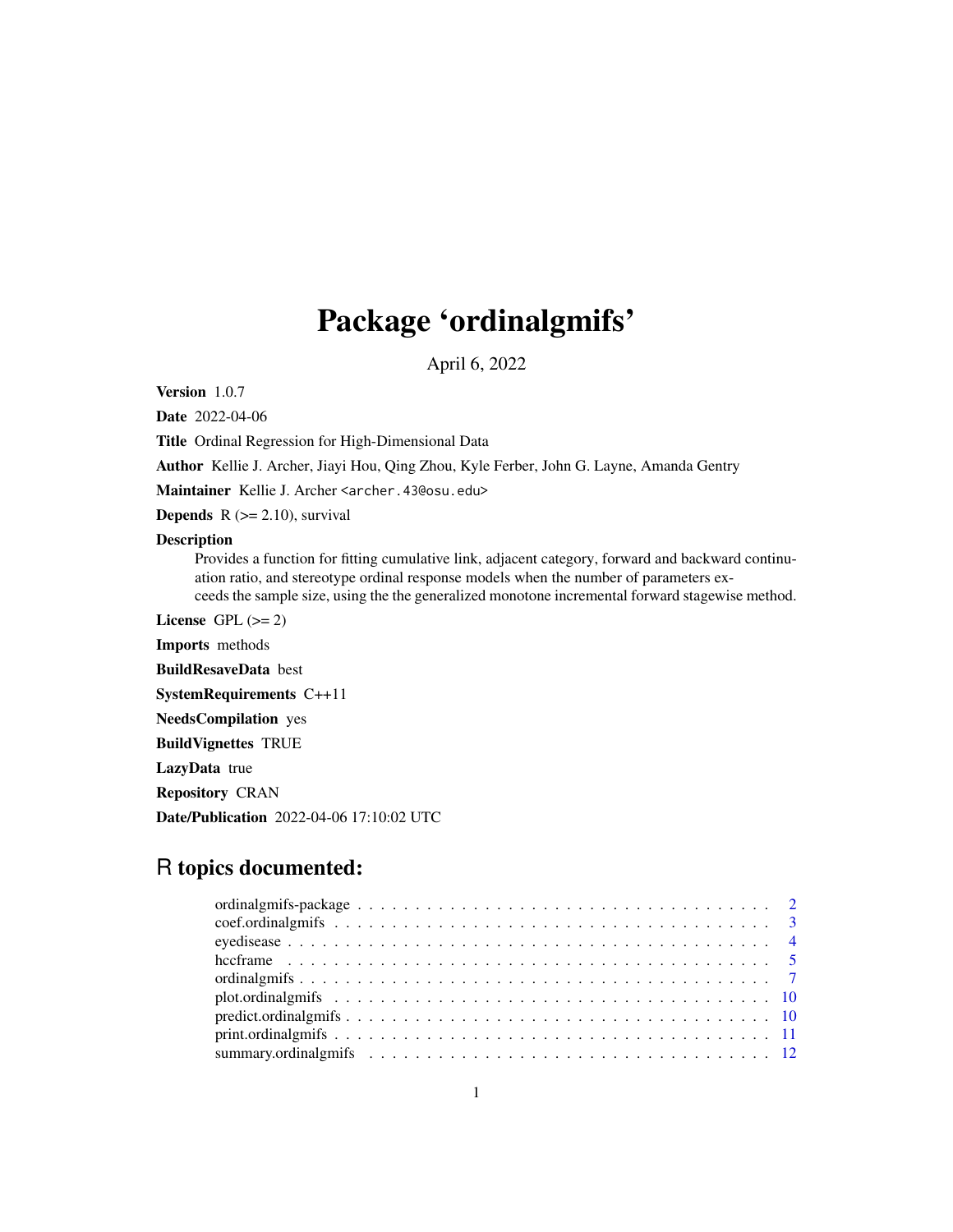#### <span id="page-1-0"></span>**Index** 2008 **[14](#page-13-0)**

ordinalgmifs-package *Ordinal Response Regression for High-Dimensional Data*

#### Description

This package provides a function, ordinalgmifs, for fitting cumulative link, adjacent category, forward and backward continuation ratio, and stereotype ordinal response models when the number of parameters exceeds the sample size, using the the generalized monotone incremental forward stagewise method.

#### Details

| Package:                  | ordinalgmifs                                                                                          |
|---------------------------|-------------------------------------------------------------------------------------------------------|
| Version:                  | 1.0.7                                                                                                 |
| Date:                     | 2022-04-06                                                                                            |
| Title:                    | Ordinal Regression for High-Dimensional Data                                                          |
| Author:                   | Kellie J. Archer, Jiayi Hou, Qing Zhou, Kyle Ferber, John G. Layne, Amanda Gentry                     |
| Maintainer:               | Kellie J. Archer <archer.43@osu.edu></archer.43@osu.edu>                                              |
| Depends:                  | $R$ ( $>= 2.10$ ), survival                                                                           |
| Description:              | Provides a function for fitting cumulative link, adjacent category, forward and backward continuation |
| License:                  | $GPL (= 2)$                                                                                           |
| Imports:                  | methods                                                                                               |
| BuildResaveData:          | best                                                                                                  |
| SystemRequirements: C++11 |                                                                                                       |
| NeedsCompilation:         | yes                                                                                                   |
| BuildVignettes:           | <b>TRUE</b>                                                                                           |
| LazyData:                 | true                                                                                                  |
|                           |                                                                                                       |

Index of help topics:

| coef.ordinalgmifs    | Extract Model Coefficients                    |
|----------------------|-----------------------------------------------|
| eyedisease           | Eye Disease Risk Factors                      |
| hccframe             | Liver Cancer Methylation Data                 |
| ordinalgmifs         | Ordinal Generalized Monotone Incremental      |
|                      | Forward Stagewise Regression                  |
| ordinalgmifs-package | Ordinal Response Regression for               |
|                      | High-Dimensional Data                         |
| plot.ordinalgmifs    | Plot Solution Path for Ordinal GMIFS Fitted   |
|                      | Model.                                        |
| predict.ordinalgmifs | Predicted Probabilities and Class for Ordinal |
|                      | GMIFS Fit.                                    |
| print.ordinalgmifs   | Print the Contents of an Ordinal GMIFS Fitted |
|                      | Object.                                       |
| summary.ordinalgmifs | Summarize an Ordinal GMIFS Object.            |
|                      |                                               |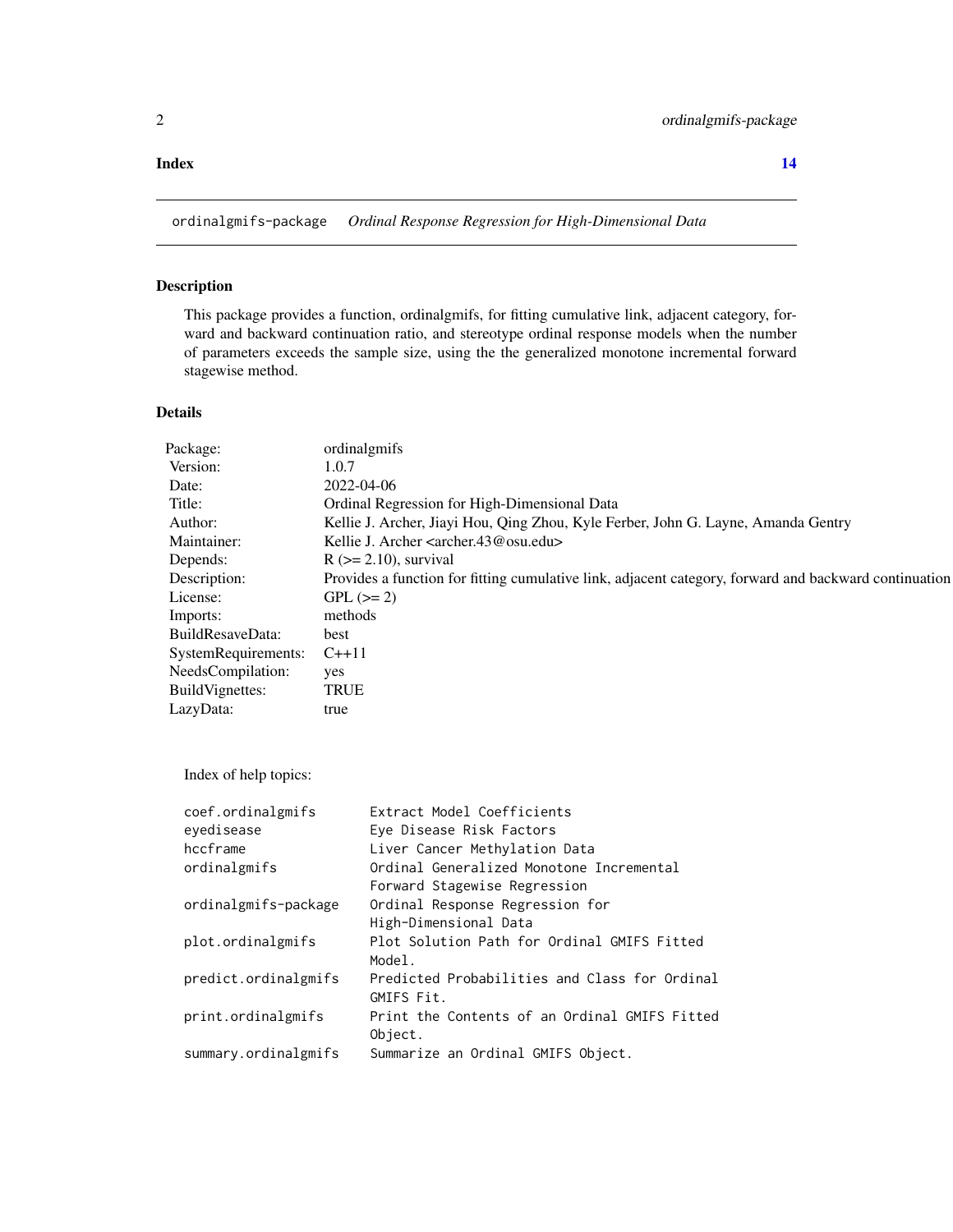#### <span id="page-2-0"></span>coef.ordinalgmifs 3

This package contains generic methods (coef, plot, predict, print, summary) that can be invoked for an object fitted using ordinalgmifs.

#### Author(s)

Kellie J. Archer, Jiayi Hou, Qing Zhou, Kyle Ferber, John G. Layne, Amanda Gentry Kellie J. Archer, Jiayi Hou, Qing Zhou, Kyle Ferber, John G. Layne, Amanda Gentry

Maintainer: Kellie J. Archer <archer.43@osu.edu> Kellie J. Archer <archer.43@osu.edu>

#### References

Hastie T., Taylor J., Tibshirani R., and Walther G. (2007) Forward stagewise regression and the monotone lasso. *Electronic Journal of Statistics*, 1, 1-29.

#### See Also

See Also [ordinalgmifs](#page-6-1). For models where no predictor is penalized see [vglm](#page-0-0)

<span id="page-2-1"></span>coef.ordinalgmifs *Extract Model Coefficients*

#### Description

coef.ordinalgmifs is a generic function which extracts the model coefficients from a fitted model object fit using ordinalgmifs

#### Usage

```
## S3 method for class 'ordinalgmifs'
coef(object, model.select = "AIC", ...)
```
#### Arguments

| object       | an ordinalgmifs object.                                                                                                                                                                                                                                                     |
|--------------|-----------------------------------------------------------------------------------------------------------------------------------------------------------------------------------------------------------------------------------------------------------------------------|
| model.select | when x is specified any model along the solution path can be selected. The<br>default is model. select="AIC" which extracts the coefficients from the model<br>having the lowest AIC. Other options are model. select="BIC" or any numeric<br>value from the solution path. |
|              | other arguments.                                                                                                                                                                                                                                                            |

#### Value

Coefficients extracted from the model object.

#### Author(s)

Kellie J. Archer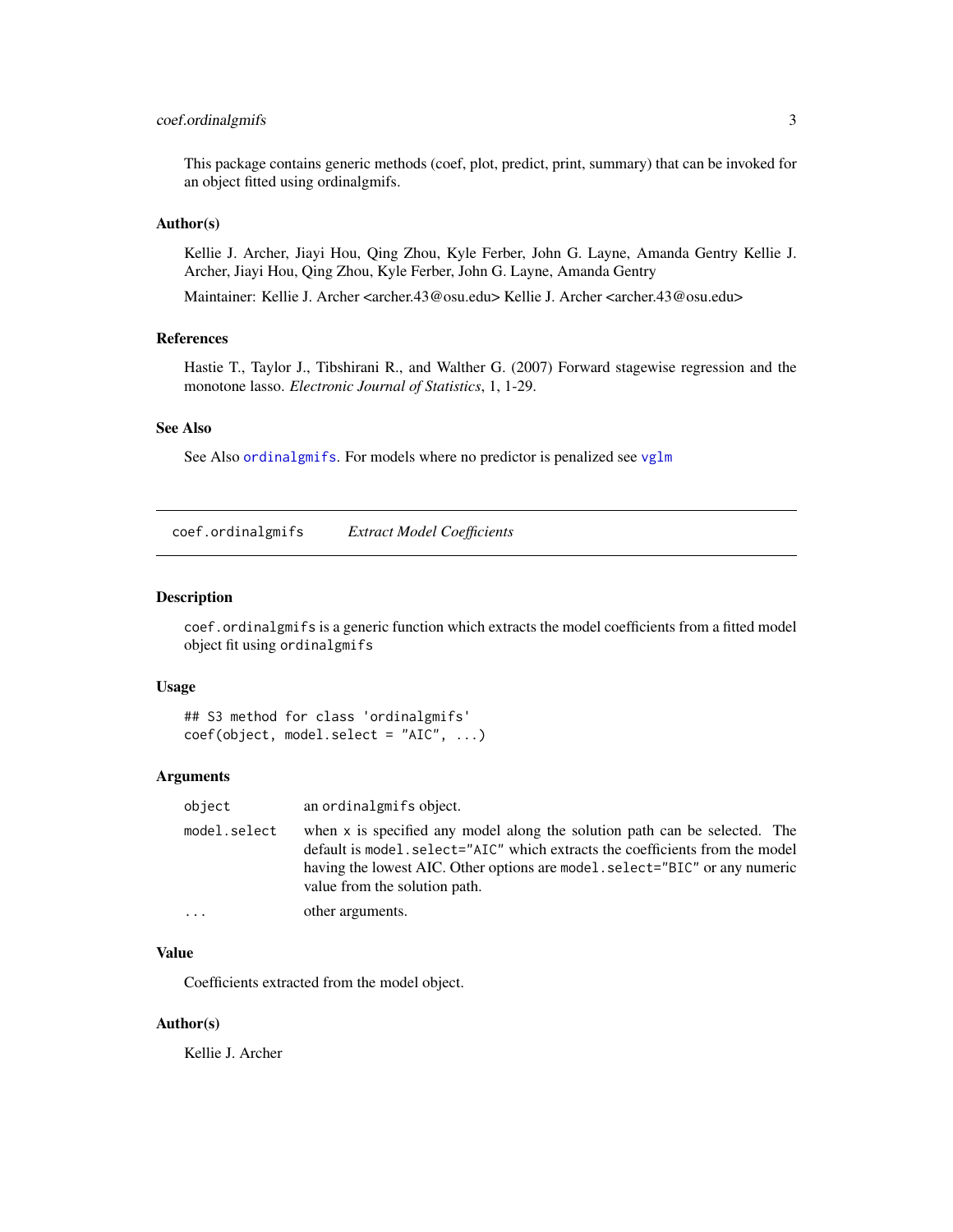#### <span id="page-3-0"></span>References

Hastie T., Taylor J., Tibshirani R., and Walther G. (2007) Forward stagewise regression and the monotone lasso. *Electronic Journal of Statistics*, 1, 1-29.

#### See Also

See Also [ordinalgmifs](#page-6-1), [summary.ordinalgmifs](#page-11-1), [plot.ordinalgmifs](#page-9-1), [predict.ordinalgmifs](#page-9-2)

eyedisease *Eye Disease Risk Factors*

#### **Description**

Eye Disease Risk Factors data from Section 9.1 of Agresti's Analysis of Ordinal Categorical Data. The primary data are from the Wisconsin Epidemiological Study of Diabetic Retinopathy. The primary outcome is severity of retinopathy which was measured in the left and right eye of every subject.

#### Usage

data(eyedisease)

#### Format

A data frame with 720 observations on the following 19 variables.

rme right eye macular oedema (absent =  $0$ , present =  $1$ ) lme left eye macular oedema (absent =  $0$ , present =  $1$ ) rre right eye refraction index lre left eye refraction index riop right eye intraocular eye pressure liop left eye intraocular eye pressure age age diab duration of diabetes (in years) gh glycosylated haemoglobin level sbp systolic blood pressure dbp diastolic blood pressure bmi body mass index pr pulse rate? sex gender (male=1, female=2) prot proteinuria (absent =  $0$ , present =  $1$ ) dose a numeric vector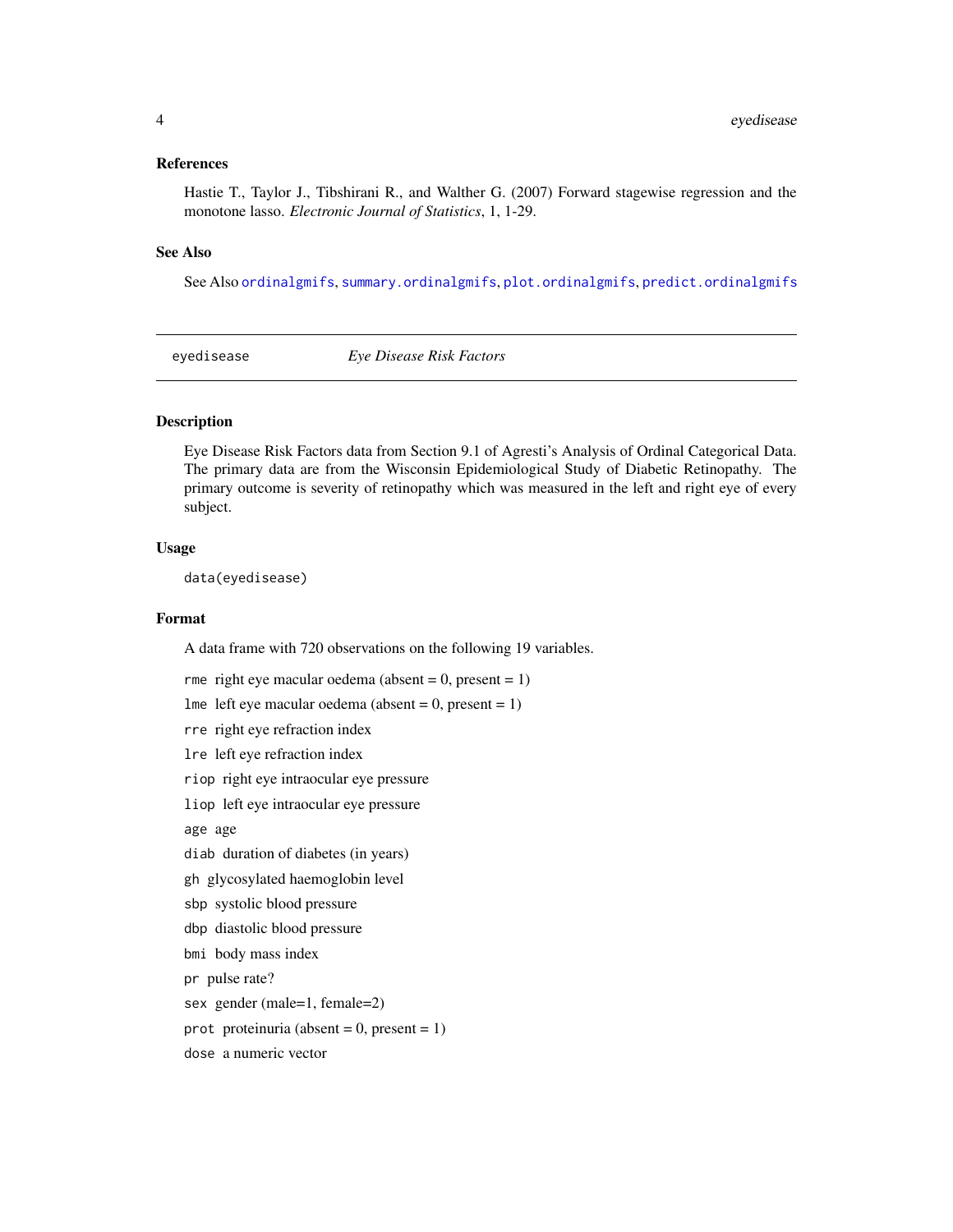#### <span id="page-4-0"></span>hccframe 5

- rerl right eye severity of retinopathy, an ordered factor with levels None < Mild < Moderate < Proliferative
- lerl left eye severity of retinopathy, an ordered factor with levels None < Mild < Moderate < Proliferative

id subject identifier

#### References

R. Klein and B.E.K. Klein and S.E. Moss and M.D. Davis and D.L. DeMets. (1984) The Wisconsin Epidemiologic Study of Diabetic Retinopathy II. Prevalence and risk of diabetic retinopathy when age at diagnosis is less than 30 years. *Archives of Opthalmology* 101, 520-526.

J. Williamson and K. Kim. (1996) A global odds ratio regression model for bivariate ordered categorical data from opthalmologic studies. *Statistics in Medicine* 15: 1507-1518.

A. Agresti. (2010) *Analysis of Ordered Categorical Data*, Second Edition. Wiley. Hoboken, NJ.

#### See Also

See Also as [ordinalgmifs](#page-6-1)

#### Examples

data(eyedisease)

hccframe *Liver Cancer Methylation Data*

#### **Description**

These data are a subset of subjects and CpG sites reported in the original paper where liver samples were assayed using the Illumina GoldenGate Methylation BeadArray Cancer Panel I. Technical replicate samples were removed to ensure all samples were independent. The matched cirrhotic samples from subjects with hepatocellular carcinoma (HCC, labeled Tumor) were also excluded. Therefore methylation levels in liver tissue are provided for independent subjects whose liver was Normal (N=20), cirrhotic but not having HCC (N=16, Cirrhosis non-HCC), and HCC (N=20, Tumor).

#### Usage

data(hccframe)

#### Format

A data frame with 56 observations on the following 46 variables.

group an ordered factor with levels Normal < Cirrhosis non-HCC < Tumor

CDKN2B\_seq\_50\_S294\_F a numeric vector representing a CpG site proportion methylation for CDKN2B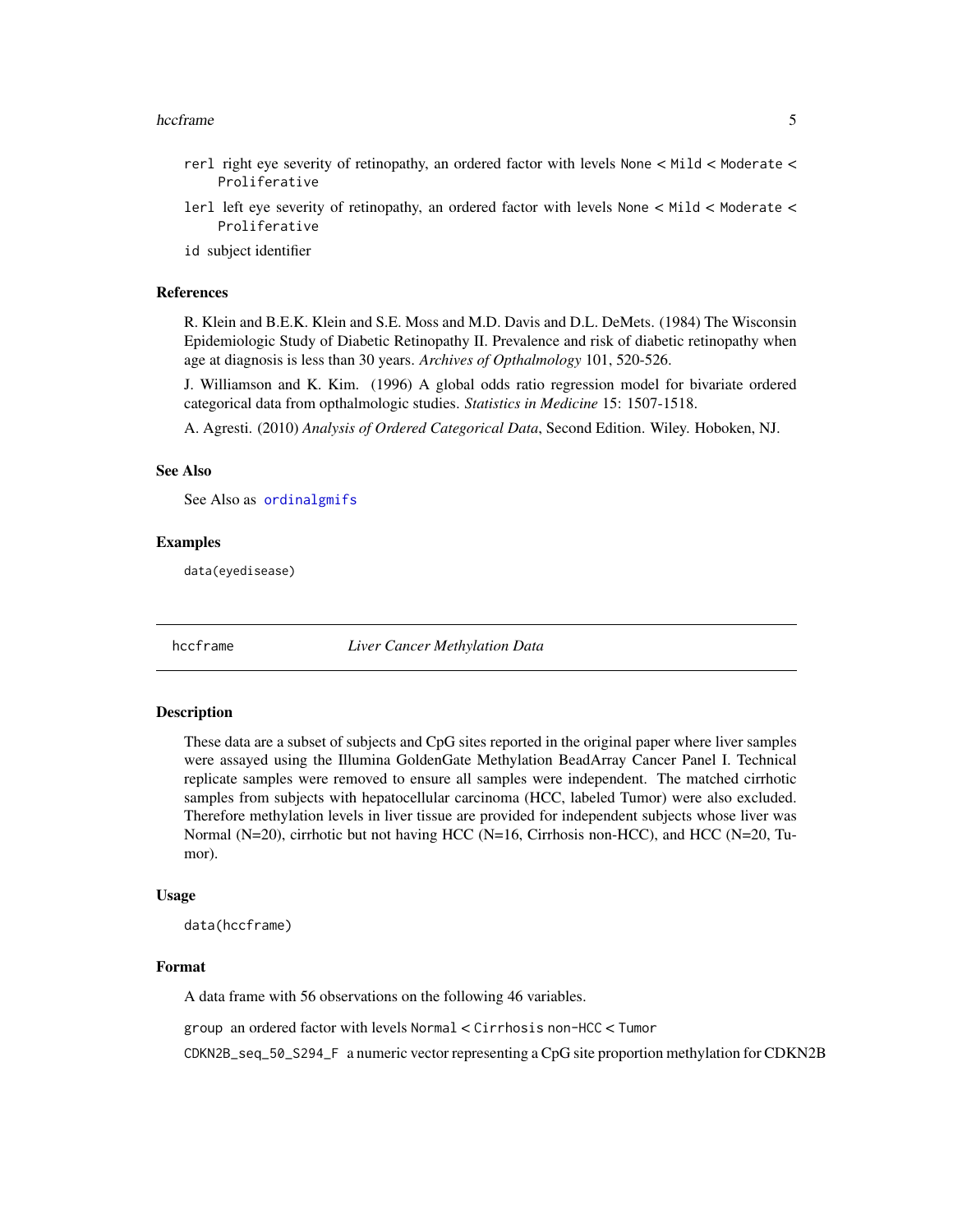DDIT3\_P1313\_R a numeric vector representing a CpG site proportion methylation for DDIT3 ERN1\_P809\_R a numeric vector representing a CpG site proportion methylation for ERN1 GML\_E144\_F a numeric vector representing a CpG site proportion methylation for GML HDAC9\_P137\_R a numeric vector representing a CpG site proportion methylation for HDAC9 HLA.DPA1\_P205\_R a numeric vector representing a CpG site proportion methylation for HLA.DPA1 HOXB2\_P488\_R a numeric vector representing a CpG site proportion methylation for HOXB2 IL16\_P226\_F a numeric vector representing a CpG site proportion methylation for IL16 IL16\_P93\_R a numeric vector representing a CpG site proportion methylation for IL16 IL8\_P83\_F a numeric vector representing a CpG site proportion methylation for IL8 MPO\_E302\_R a numeric vector representing a CpG site proportion methylation for MPO MPO\_P883\_R a numeric vector representing a CpG site proportion methylation for MPO PADI4\_P1158\_R a numeric vector representing a CpG site proportion methylation for PADI4 SOX17\_P287\_R a numeric vector representing a CpG site proportion methylation for SOX17 TJP2\_P518\_F a numeric vector representing a CpG site proportion methylation for TJP2 WRN\_E57\_F a numeric vector representing a CpG site proportion methylation for WRN CRIP1\_P874\_R a numeric vector representing a CpG site proportion methylation for CRIP1 SLC22A3\_P634\_F a numeric vector representing a CpG site proportion methylation for SLC22A3 CCNA1\_P216\_F a numeric vector representing a CpG site proportion methylation for CCNA1 SEPT9\_P374\_F a numeric vector representing a CpG site proportion methylation for SEPT9 ITGA2\_E120\_F a numeric vector representing a CpG site proportion methylation for ITGA2 ITGA6\_P718\_R a numeric vector representing a CpG site proportion methylation for ITGA6 HGF\_P1293\_R a numeric vector representing a CpG site proportion methylation for HGF DLG3\_E340\_F a numeric vector representing a CpG site proportion methylation for DLG3 APP\_E8\_F a numeric vector representing a CpG site proportion methylation for APP SFTPB\_P689\_R a numeric vector representing a CpG site proportion methylation for SFTPB PENK\_P447\_R a numeric vector representing a CpG site proportion methylation for PENK COMT\_E401\_F a numeric vector representing a CpG site proportion methylation for COMT NOTCH1\_E452\_R a numeric vector representing a CpG site proportion methylation for NOTCH1 EPHA8\_P456\_R a numeric vector representing a CpG site proportion methylation for EPHA8 WT1\_P853\_F a numeric vector representing a CpG site proportion methylation for WT1 KLK10\_P268\_R a numeric vector representing a CpG site proportion methylation for KLK10 PCDH1\_P264\_F a numeric vector representing a CpG site proportion methylation for PCDH1 TDGF1\_P428\_R a numeric vector representing a CpG site proportion methylation for TDGF1 EFNB3\_P442\_R a numeric vector representing a CpG site proportion methylation for EFNB3 MMP19\_P306\_F a numeric vector representing a CpG site proportion methylation for MMP19 FGFR2\_P460\_R a numeric vector representing a CpG site proportion methylation for FGFR2 RAF1\_P330\_F a numeric vector representing a CpG site proportion methylation for RAF1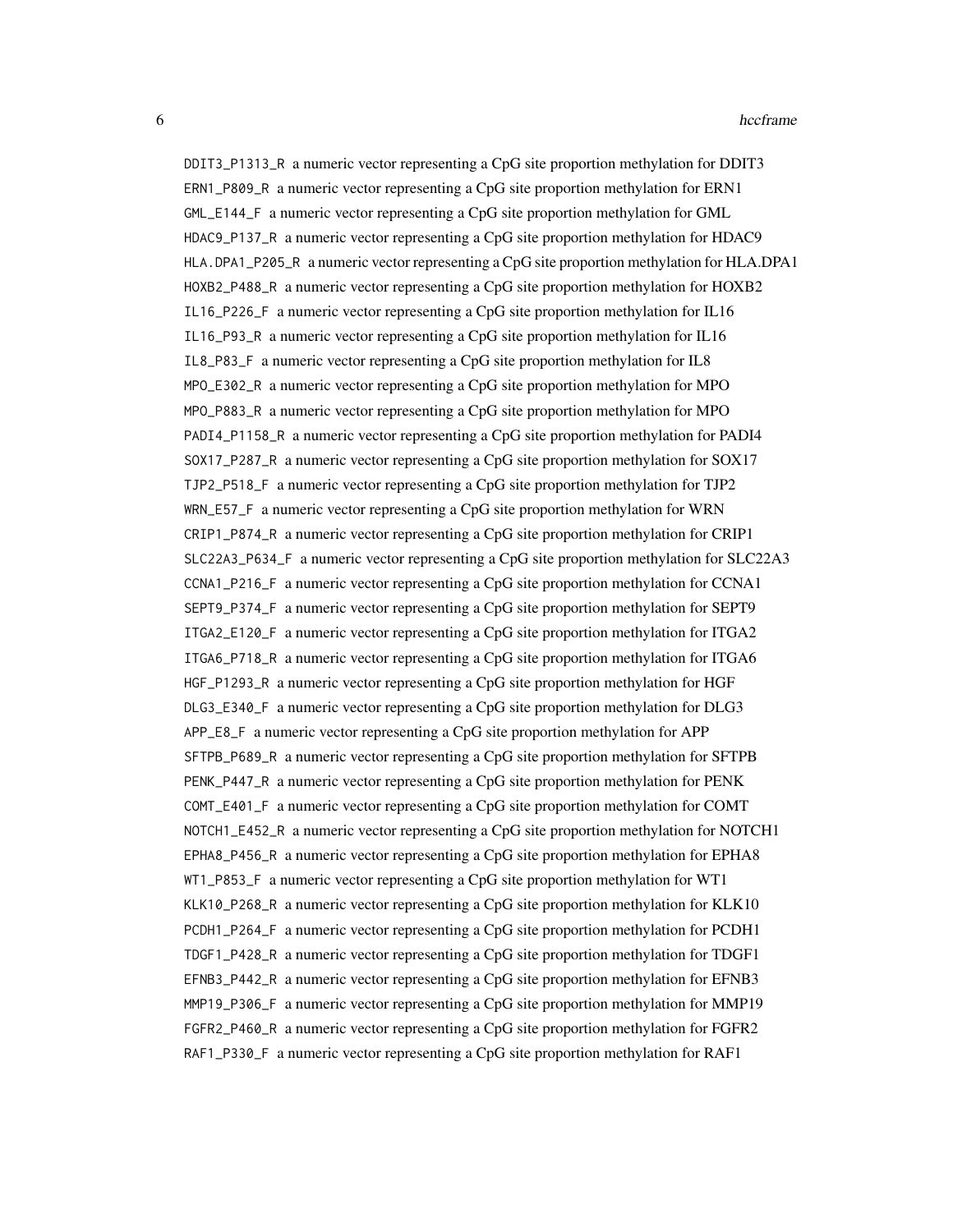<span id="page-6-0"></span>BMPR2\_E435\_F a numeric vector representing a CpG site proportion methylation for BMPR2 GRB10\_P496\_R a numeric vector representing a CpG site proportion methylation for GRB10 CTSH\_P238\_F a numeric vector representing a CpG site proportion methylation for CTSH SLC6A8\_seq\_28\_S227\_F a numeric vector representing a CpG site proportion methylation for SLC6A8 PLXDC1\_P236\_F a numeric vector representing a CpG site proportion methylation for PLXDC1 TFE3\_P421\_F a numeric vector representing a CpG site proportion methylation for TFE3 TSG101\_P139\_R a numeric vector representing a CpG site proportion methylation for TSG101

#### Source

The full dataset is available as GSE18081 from Gene Expression Omnibus at [https://www.ncbi.](https://www.ncbi.nlm.nih.gov/geo/query/acc.cgi?acc=GSE18081) [nlm.nih.gov/geo/query/acc.cgi?acc=GSE18081](https://www.ncbi.nlm.nih.gov/geo/query/acc.cgi?acc=GSE18081)

#### **References**

Archer KJ, Mas VR, Maluf DG, Fisher RA. High-throughput assessment of CpG site methylation for distinguishing between HCV-cirrhosis and HCV-associated hepatocellular carcinoma. Molecular Genetics and Genomics, 283(4): 341-349, 2010.

#### See Also

See Also as [ordinalgmifs](#page-6-1)

#### Examples

data(hccframe)

<span id="page-6-1"></span>ordinalgmifs *Ordinal Generalized Monotone Incremental Forward Stagewise Regression*

#### Description

This function can fit a cumulative link, adjacent category, forward and backward continuation ratio, and stereotype ordinal response model when the number of parameters exceeds the sample size, using the the generalized monotone incremental forward stagewise method.

#### Usage

```
ordinalgmifs(formula, data, x = NULL, subset, epsilon = 0.001, tol = 1e-05,
scale = TRUE, probability.model = "Cumulative", link = "logit",
verbose=FALSE, assumption=NULL, ...)
```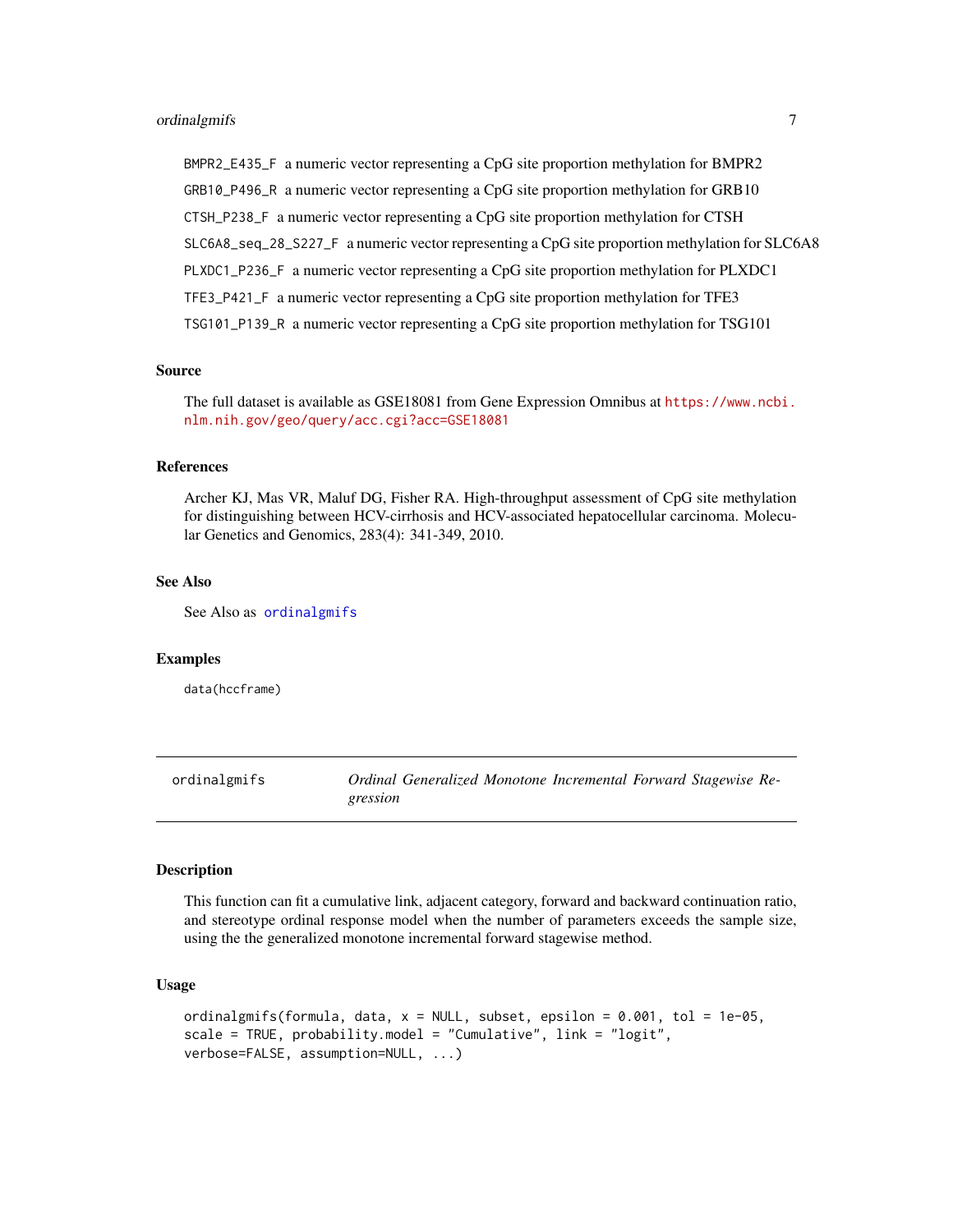#### Arguments

| formula           | an object of class "formula" (or one that can be coerced to that class): a sym-<br>bolic description of the model to be fitted. The left side of the formula is the<br>ordinal outcome while the variables on the right side of the formula are the<br>covariates that are not included in the penalization process. Note that if all vari-<br>ables in the model are to be penalized, an intercept only model formula should<br>be specified.                                                                                                                                                       |  |
|-------------------|------------------------------------------------------------------------------------------------------------------------------------------------------------------------------------------------------------------------------------------------------------------------------------------------------------------------------------------------------------------------------------------------------------------------------------------------------------------------------------------------------------------------------------------------------------------------------------------------------|--|
| data              | an optional data frame, list or environment (or object coercible by as . data. frame<br>to a data frame) containing the variables in the model.                                                                                                                                                                                                                                                                                                                                                                                                                                                      |  |
| x                 | an optional matrix of predictors that are to be penalized in the model fitting<br>process.                                                                                                                                                                                                                                                                                                                                                                                                                                                                                                           |  |
| subset            | an optional vector specifying a subset of observations to be used in the fitting<br>process.                                                                                                                                                                                                                                                                                                                                                                                                                                                                                                         |  |
| epsilon           | small incremental amount used to update a coefficient at a given step.                                                                                                                                                                                                                                                                                                                                                                                                                                                                                                                               |  |
| tol               | the iterative process stops when the difference between successive log-likelihoods<br>is less than this specified level of tolerance.                                                                                                                                                                                                                                                                                                                                                                                                                                                                |  |
| scale             | logical, if TRUE the penalized predictors are centered and scaled.                                                                                                                                                                                                                                                                                                                                                                                                                                                                                                                                   |  |
| probability.model |                                                                                                                                                                                                                                                                                                                                                                                                                                                                                                                                                                                                      |  |
|                   | the type of ordinal response model to be fit. Can be "Cumulative", "AdjCategory",<br>"ForwardCR", "BackwardCR", or "Stereotype"                                                                                                                                                                                                                                                                                                                                                                                                                                                                      |  |
| link              | the link function used. Allowable links for "Cumulative", "ForwardCR", and<br>"BackwardCR" are "logit", "probit", and "cloglog". For an "AdjCategory"<br>model only a "loge" link is allowed; for a "Stereotype" model only a "logit"<br>link is allowed.                                                                                                                                                                                                                                                                                                                                            |  |
| verbose           | logical, if TRUE the step number is printed to the console (default is FALSE).                                                                                                                                                                                                                                                                                                                                                                                                                                                                                                                       |  |
| assumption        | integer, only use with probability.model = "ForwardCR" and link = "cloglog"<br>to denote the assumption to use for discrete censored survival modeling. If<br>assumption = 1, assume the observation was censored at the end of the dis-<br>crete time interval in which the censoring occurred; if assumption = 2, assume<br>the observation was censored at the beginning of the interval in which censoring<br>occurred; if assumption = 3, assume constant hazard rate within the interval in<br>which the censoring occurred; if no censoring occurs, do not specify a value for<br>assumption. |  |
|                   | additional arguments                                                                                                                                                                                                                                                                                                                                                                                                                                                                                                                                                                                 |  |

#### Details

A model specified as response~terms,x=penalized.terms where response is the ordinal response vector and terms is the series of variables in the model that are not to be penalized and x is a matrix of variables that are to be penalized. For example, terms may include the variables age and gender while x includes hundreds to thousands of features from a high-throughput genomic experiment. In the event that no baseline demographic/clinical characteristics/subject level variables are available or needed in terms (all variables are to be penalized) then the model is specified as response~1,x=penalized.terms.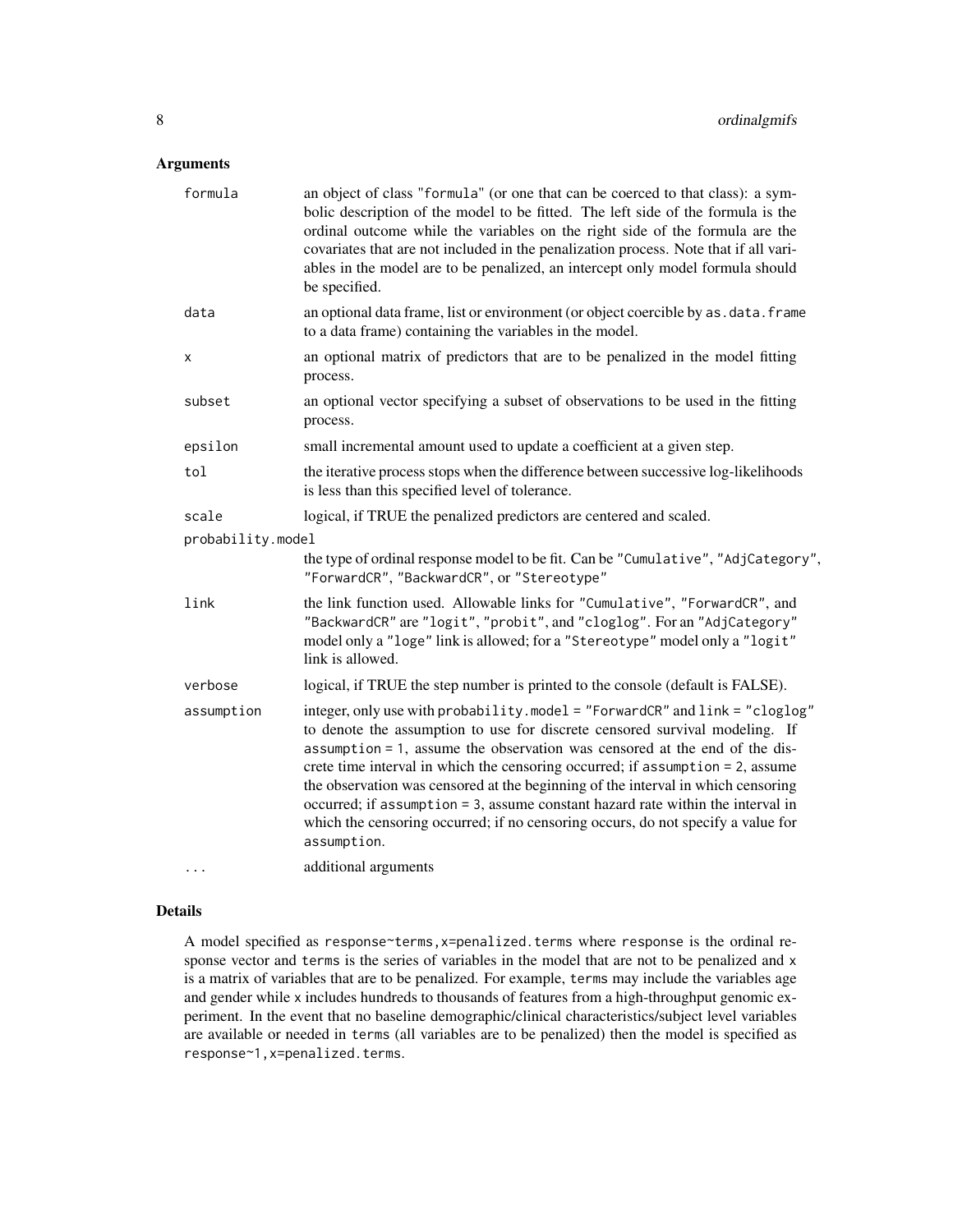#### <span id="page-8-0"></span>ordinalgmifs 9

#### Value

| AIC               | a vector of AIC values for each step (if x is specified).                                                                        |  |
|-------------------|----------------------------------------------------------------------------------------------------------------------------------|--|
| <b>BIC</b>        | a vector of BIC values for each step (if x is specified).                                                                        |  |
| alpha             | the ordinal threshold estimates for the fitted model.                                                                            |  |
| theta             | the coefficient estimates for the unpenalized variables (if terms are specified on<br>the right hand side of the model formula). |  |
| beta              | the coefficient estimates for the penalized variables (if x is specified in the<br>model).                                       |  |
| phi               | the scaling coefficient estimates (if a "Stereotype" logit model is fit).                                                        |  |
| logLik            | a vector of log-likelihood values for each step (if terms are specified on the right<br>hand side of the model formula).         |  |
| link              | the link function used in the model fit.                                                                                         |  |
| model.select      | the step at which the minimum AIC was observed (if terms are specified on the<br>right hand side of the model formula).          |  |
| probability.model |                                                                                                                                  |  |
|                   | the model fit.                                                                                                                   |  |
| scale             | logical indicating whether penalized variables were centered and scaled.                                                         |  |
| W                 | the unpenalized variables in the model (if any).                                                                                 |  |
| X                 | the penalized variables in the model (if any).                                                                                   |  |
| У                 | the ordinal response.                                                                                                            |  |

#### Author(s)

Kellie J. Archer, Jiayi Hou, Qing Zhou, Kyle Ferber, John G. Layne, Amanda Gentry

#### References

Hastie T., Taylor J., Tibshirani R., and Walther G. (2007) Forward stagewise regression and the monotone lasso. *Electronic Journal of Statistics*, 1, 1-29.

#### See Also

See Also [coef.ordinalgmifs](#page-2-1), [summary.ordinalgmifs](#page-11-1), [plot.ordinalgmifs](#page-9-1), [predict.ordinalgmifs](#page-9-2)

#### Examples

```
data(hccframe)
# To minimize processing time, MPO_E302_R is coerced into the model and only a subset of
# two CpG sites (DDIT3_P1313_R and HDAC9_P137_R) are included as penalized covariates
# in this demonstration, and epsilon is set to 0.01
hcc.fit <- ordinalgmifs(group ~ MPO_E302_R, x = c("DDIT3_P1313_R", "HDAC9_P137_R"),
data = hccframe, epsilon = 0.01)coef(hcc.fit)
summary(hcc.fit)
phat <- predict(hcc.fit)
head(phat$predicted)
table(phat$class, hccframe$group)
```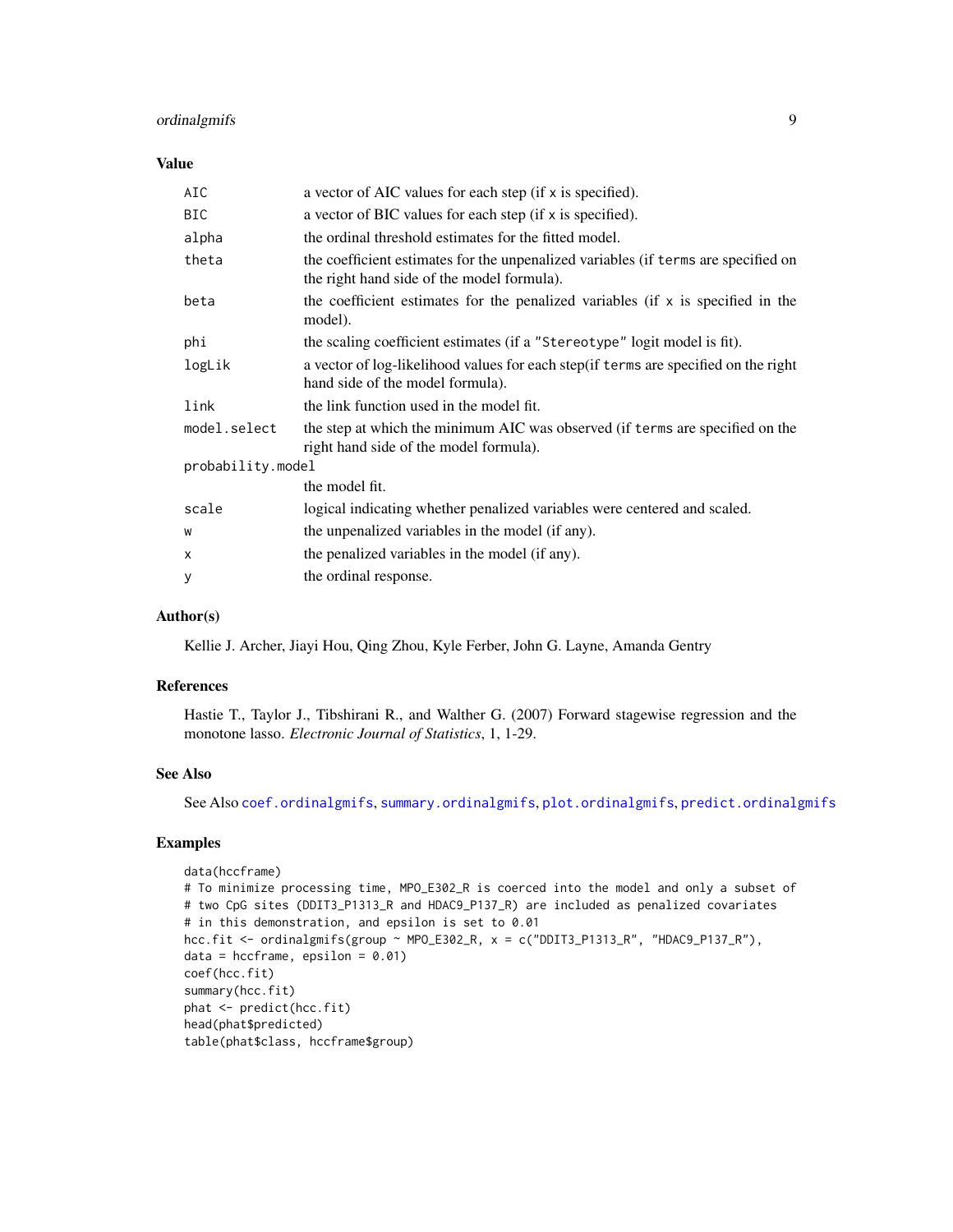<span id="page-9-1"></span><span id="page-9-0"></span>plot.ordinalgmifs *Plot Solution Path for Ordinal GMIFS Fitted Model.*

#### Description

This function plots either the coefficient path, the AIC, or the log-likelihood for a fitted ordinalgmifs object.

#### Usage

```
## S3 method for class 'ordinalgmifs'
plot(x, type = "trace", xlab=NULL, ylab=NULL, main=NULL, ...)
```
#### Arguments

| $\mathsf{x}$      | an ordinalgmifs object.                                                                                                      |
|-------------------|------------------------------------------------------------------------------------------------------------------------------|
| type              | default is "trace" which plots the coefficient path for the fitted object. Also<br>available are "AIC", "BIC", and "logLik". |
| xlab              | a default x-axis label will be used which can be changed by specifying a user-<br>defined x-axis label.                      |
| ylab              | a default y-axis label will be used which can be changed by specifying a user-<br>defined y-axis label.                      |
| main              | a default main title will be used which can be changed by specifying a user-<br>defined main title.                          |
| $\cdot\cdot\cdot$ | other arguments.                                                                                                             |
|                   |                                                                                                                              |

#### Author(s)

Kellie J. Archer

#### See Also

See Also [ordinalgmifs](#page-6-1), [coef.ordinalgmifs](#page-2-1), [summary.ordinalgmifs](#page-11-1), [predict.ordinalgmifs](#page-9-2)

<span id="page-9-2"></span>predict.ordinalgmifs *Predicted Probabilities and Class for Ordinal GMIFS Fit.*

#### Description

This function returns a list the includes the predicted probabilities as well as the predicted class for an ordinalgmifs fitted object.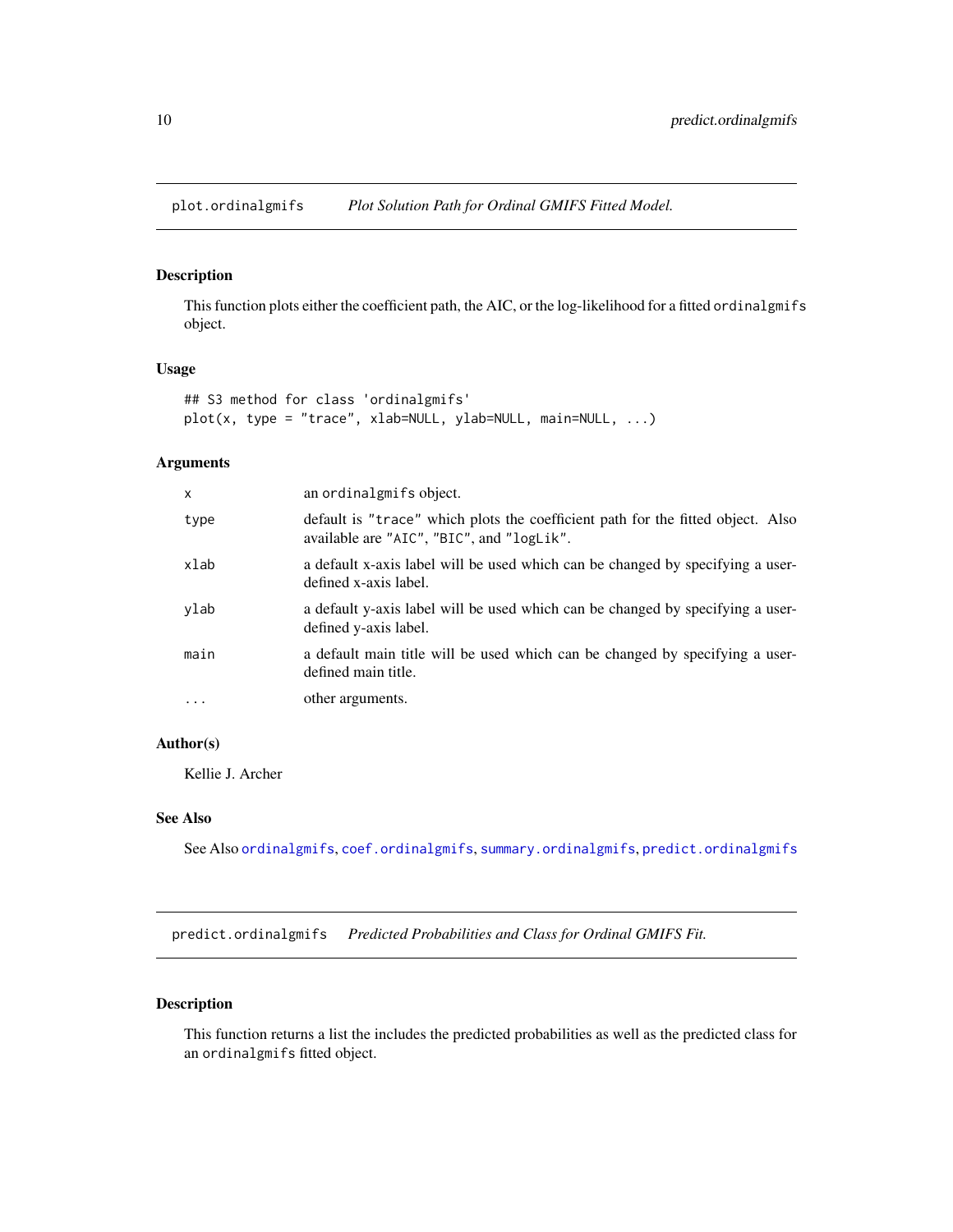#### <span id="page-10-0"></span>print.ordinalgmifs 11

#### Usage

```
## S3 method for class 'ordinalgmifs'
predict(object, neww = NULL, newdata, newx = NULL, model.select = "AIC", ...)
```
#### Arguments

| object       | an ordinalgmifs fitted object.                                                                                                                                                                                                                                                                           |
|--------------|----------------------------------------------------------------------------------------------------------------------------------------------------------------------------------------------------------------------------------------------------------------------------------------------------------|
| neww         | an optional formula that includes the unpenalized variables to use for predicting<br>the response. If omitted, the training data are used.                                                                                                                                                               |
| newdata      | an optional data. frame that minimally includes the unpenalized variables to use<br>for predicting the response. If omitted, the training data are used.                                                                                                                                                 |
| newx         | an optional matrix of penalized variables to use for predicting the response. If<br>omitted, the training data are used.                                                                                                                                                                                 |
| model.select | when x is specified any model along the solution path can be selected. The<br>default is model. select="AIC" which calculates the predicted values using the<br>coefficients from the model having the lowest AIC. Other options are model. select="BIC"<br>or any numeric value from the solution path. |
| .            | other arguments.                                                                                                                                                                                                                                                                                         |
|              |                                                                                                                                                                                                                                                                                                          |

#### Value

| predicted               | a matrix of predicted probabilities from the fitted model.                                               |  |
|-------------------------|----------------------------------------------------------------------------------------------------------|--|
| class                   | a vector containing the predicted class taken as that class having the largest<br>predicted probability. |  |
| $\cdot$ $\cdot$ $\cdot$ | other arguments.                                                                                         |  |

#### Author(s)

Kellie J. Archer, Jiayi Hou, Qing Zhou, Kyle Ferber, John G. Layne, Amanda Gentry

#### See Also

See Also [ordinalgmifs](#page-6-1), [coef.ordinalgmifs](#page-2-1), [summary.ordinalgmifs](#page-11-1), [plot.ordinalgmifs](#page-9-1)

print.ordinalgmifs *Print the Contents of an Ordinal GMIFS Fitted Object.*

#### Description

This function prints the names of the list objects from an ordinalgmifs fitted model.

#### Usage

```
## S3 method for class 'ordinalgmifs'
print(x, \ldots)
```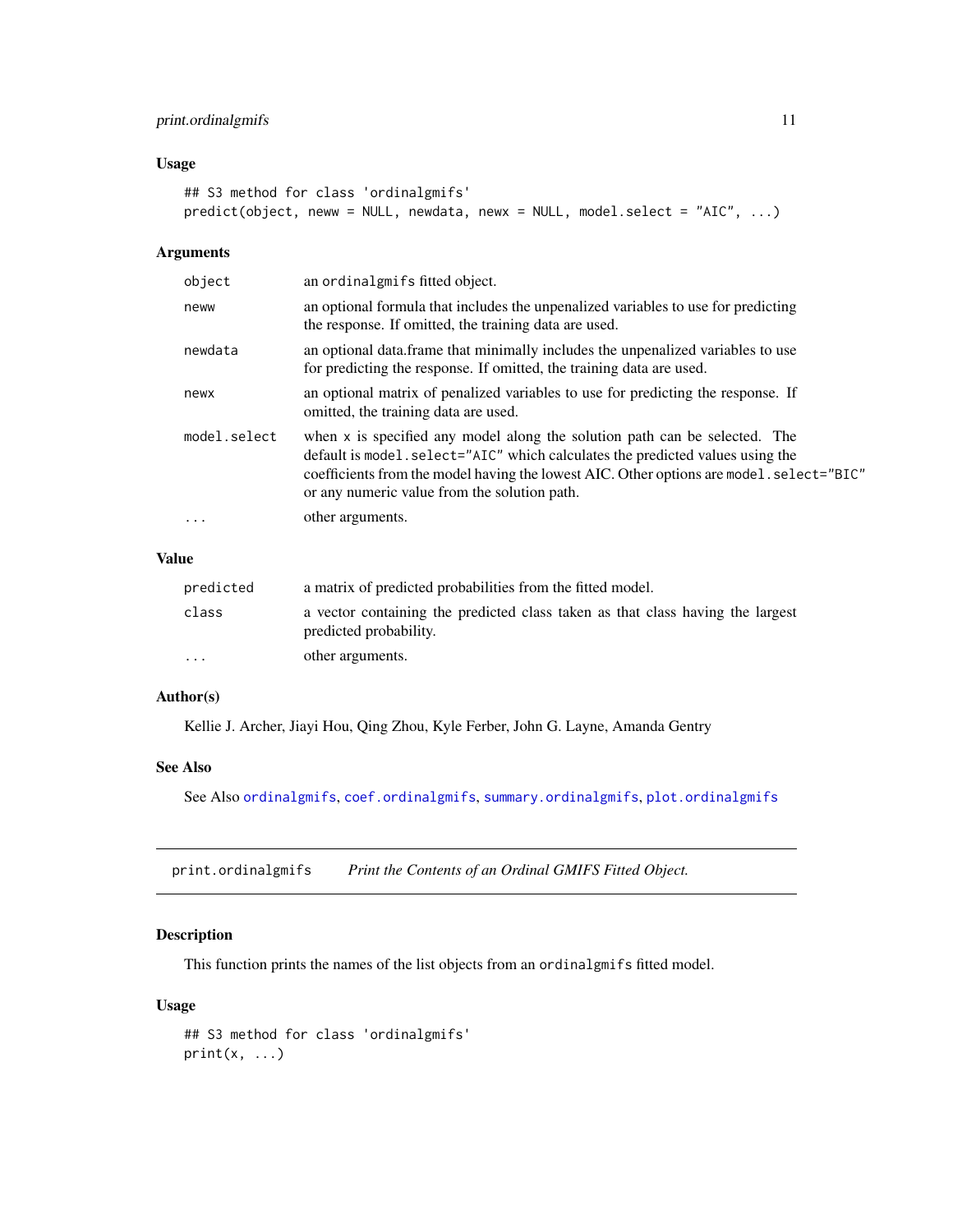#### <span id="page-11-0"></span>**Arguments**

| x                       | an ordinalgmifs object. |
|-------------------------|-------------------------|
| $\cdot$ $\cdot$ $\cdot$ | other arguments.        |

#### Note

The contents of an ordinalgmifs fitted object differ depending upon whether x is specified in the ordinalgmifs model (i.e., penalized variables are included in the model fit hence a solution path is returned) or only terms on the right hand side of the equation are included (unpenalized variables). In the latter case, we recommend using the VGAM package.

#### Author(s)

Kellie J. Archer

#### See Also

See Also [ordinalgmifs](#page-6-1), [coef.ordinalgmifs](#page-2-1), [summary.ordinalgmifs](#page-11-1), [plot.ordinalgmifs](#page-9-1), [predict.ordinalgmifs](#page-9-2)

<span id="page-11-1"></span>summary.ordinalgmifs *Summarize an Ordinal GMIFS Object.*

#### Description

summary method for class ordinalgmifs.

#### Usage

```
## S3 method for class 'ordinalgmifs'
summary(object, model.select = "AIC", ...)
```
#### Arguments

| object       | an ordinalgmifs object.                                                                                                                                                                                                                             |
|--------------|-----------------------------------------------------------------------------------------------------------------------------------------------------------------------------------------------------------------------------------------------------|
| model.select | when x is specified any model along the solution path can be selected. The<br>default is model.select="AIC" which extracts the model having the lowest<br>AIC. Other options are model.select="BIC" or any numeric value from the<br>solution path. |
| $\cdots$     | other arguments.                                                                                                                                                                                                                                    |

#### Details

Prints the following items extracted from the fitted ordinalgmifs object: the probability model and link used and model parameter estimates. For models that include x, the parameter estimates, AIC, BIC, and log-likelihood are printed for indicated model.select step or if model.select is not supplied the step at which the minimum AIC was observed.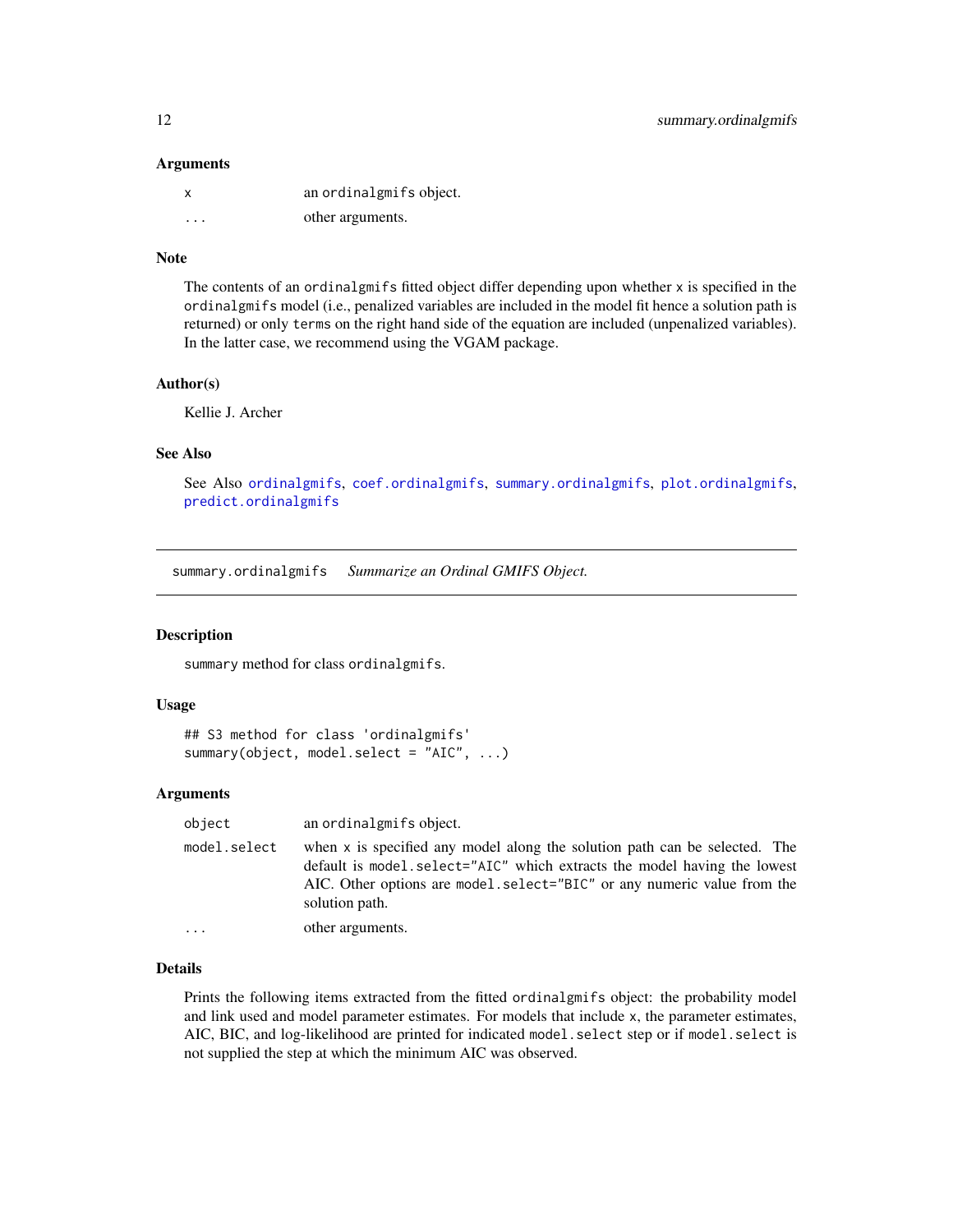#### <span id="page-12-0"></span>Author(s)

Kellie J. Archer

#### See Also

See Also [ordinalgmifs](#page-6-1), [coef.ordinalgmifs](#page-2-1), [plot.ordinalgmifs](#page-9-1), [predict.ordinalgmifs](#page-9-2)